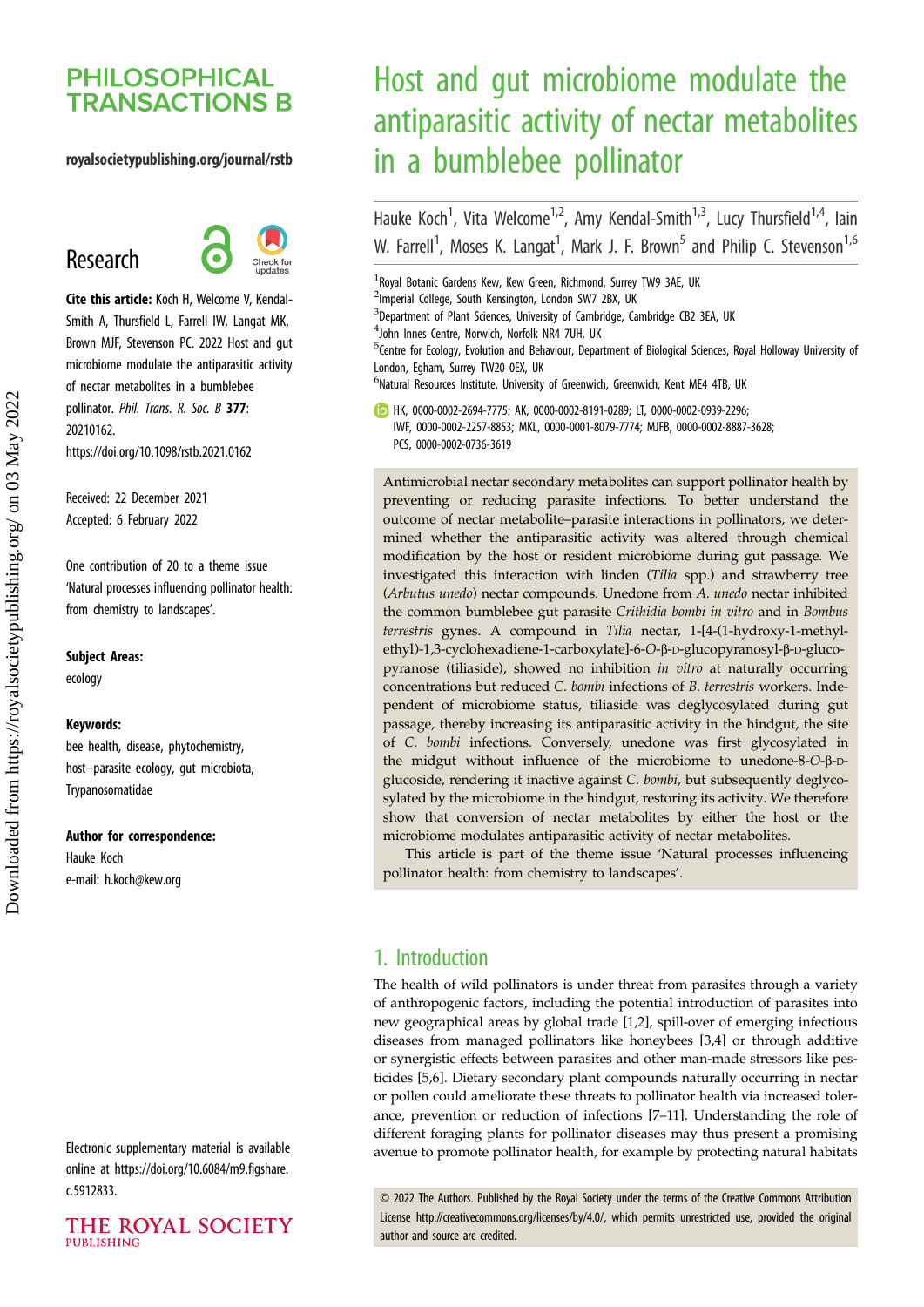with key plant species [\[9\]](#page-8-0) or promoting forage plants with health benefits through seed mixes in agricultural environments [[11](#page-8-0)]. However, we still lack a detailed understanding of the factors that determine the effects of dietary phytochemicals on parasites of pollinators within the host. Our ability to predict the outcomes of the diversity of possible phytochemical–pollinator–parasite interactions in the wild is therefore limited [[12\]](#page-8-0). Indeed, the effect of secondary nectar metabolites on parasites in pollinator hosts has, in some cases, been inconsistent or contradictory between studies in the same host–parasite system (e.g. [\[7,13](#page-8-0)]) and may be affected by host genotypes or environmental conditions like temperature and food composition [\[13](#page-8-0),[14](#page-8-0)]. In vitro screens of nectar and pollen phytochemicals can provide insights into direct effects on pollinator parasites in culture, for example showing synergistic effects between compounds [[15\]](#page-8-0), variation in resistance against compounds between different parasite genotypes [\[16](#page-8-0)] or effects on parasite cell morphology [[9](#page-8-0)]. However, without studying the fate of dietary phytochemicals in the host, we cannot establish whether these simplified in vitro experiments reflect conditions experienced by parasites in vivo and thus whether they are ultimately relevant in ecological contexts [[9](#page-8-0)].

The fate of phytochemicals after ingestion by pollinators before reaching parasite infection sites likely influences their antiparasitic effect. Plant compounds may be chemically transformed during passage through the bee gut [[17\]](#page-8-0). This could either increase or decrease their activity against parasites. Koch et al. [[9](#page-8-0)], for example, found that callunene from heather nectar can reduce the likelihood of infections with the common trypanosomatid gut parasite Crithidia bombi in bumblebees (Bombus terrestris) when parasite cells were exposed for a short time in the crop. However, callunene concentration sharply declined during gut passage and did not reach the site of infection in the hindgut. Consequently, existing infections remained unaffected by callunene ingestion. Although dietary phyotchemicals may not reach internal parasite infections in their ingested form, modification of these compounds post-ingestion could modulate their subsequent impact on parasites. However, we currently lack an understanding of the processes underlying these changes to phytochemical structures and concentrations.

Chemical modification of dietary secondary metabolites in the bee gut can be caused by host enzymes secreted into the gut [[18\]](#page-8-0). Bees produce a range of enzymes that can metabolize dietary secondary metabolites, including cytochrome P450 monooxygenases (P450s) and glutathione transferases [\[18](#page-8-0),[19\]](#page-8-0). However, detoxification gene diversity is reduced in honeybees and bumblebees compared to other insects [\[18](#page-8-0),[20\]](#page-8-0). The resident gut microbiome of social bees (see [[21\]](#page-8-0)) may therefore play an important additional role in metabolizing dietary secondary compounds. Kešnerová et al. [[22\]](#page-8-0), for example, showed that the microbiome metabolized flavonoid glycosides in the honeybee gut, but the extent and functional relevance of metabolic transformation of secondary metabolites by the bee gut microbiome is not well understood. The presence and composition of the bacterial microbiome in bumblebees has previously been shown to influence parasite infections with the gut parasite C. bombi [\[23](#page-8-0)–[25\]](#page-8-0). The mechanisms for this health benefit remain unclear but could include changes to the chemical environment in the bee gut.

Here, we studied this interaction between the pollinator host, nectar phytochemicals, parasites and the microbiome. Following the discovery of in vitro activity of monofloral honey extracts from linden (Tilia spp.) and strawberry tree (Arbutus unedo) against C. bombi described in Koch et al. [\[9\]](#page-8-0), we investigated three key issues. First, we tested the antiparasitic activity of secondary metabolites from the nectar of these tree species through in vitro and in vivo experiments with the important European bumblebee pollinator species B. terrestris. Second, we investigated if chemical transformation of nectar secondary metabolites post-ingestion modulated their antiparasitic activity. Third, we tested the role of the host and the gut microbiome in the transformation of ingested nectar secondary metabolites.

## 2. Methods

#### (a) Nectar analysis

Nectar samples were collected from A. unedo L. and Tilia tomentosa Moench trees growing at the Royal Botanic Gardens, Kew (Richmond, Surrey, UK; RBG Kew) in October 2019 (A. unedo) and July 2015 (T. tomentosa). Flowers were gauze-bagged to prevent removal of nectar by bees, and nectar was collected after 1 day with 10 µl glass capillaries (Drummond Scientific, Broomall, USA). Bombus terrestris gynes (i.e. potential queens) foraging on A. unedo at RBG Kew were caught in October 2019, and nectarfilled crops dissected out for chemical analysis of contents. All samples were weighed (Mettler Toledo Balance XS105), extracted in 80% methanol (including macerating bumblebee crop samples with plastic pestles), briefly vortexed, held in the dark for 24 h at room temperature, briefly vortexed again, and centrifuged for 2 min at 3000 rpm (= 845g), and supernatants stored at −20°C until further analysis (see also methods in [[9](#page-8-0)]).

Extracts were analysed via HPLC-MS (Velos-Pro; Thermo Fisher Scientific; with a photodiode array (PDA)) and highresolution electrospray-ionization mass spectrometry (HR-ESI-MS) on a Thermo Fisher Scientific LTQ Orbitrap, with 5 µl injection volume onto a Phenomenex Luna C18(2) column (150  $\times$  3 mm, 3 µm particle size) held at 30°C, and a linear mobile phase gradient of 10–100% aqueous MeOH containing 0.1% formic acid over 20 min. We focused our analyses on a major secondary metabolite from Tilia honey: 1-[4-(1-hydroxy-1-methylethyl)-1, 3-cyclohexadiene-1-carboxylate]-6-O-β-D-glucopyranosyl-β-D-glucopyranose [\[26,](#page-8-0)[27](#page-9-0)] (to which we assign the trivial name tiliaside) and a major component of A. unedo honey: the isoprenoid unedone (2-(1,2-dihydroxypropyl)-4,4,8-trimethyl-1-oxaspiro[2.5] oct-7-en-6-one) [[28](#page-9-0)]. We quantified unedone and tiliaside with peak areas recorded at their UV absorbance maxima (unedone: 245 nm; tiliaside: 308 nm) and compared with calibration curves from pure standards between 1 and 1000 ppm (see electronic supplementary material, data).

#### (b) Compound isolation and identification

Nectar compounds were isolated from monofloral honey of A. unedo (source: Wild about Honey, Portugal) or Tilia sp. (source: Tesco, UK; honey origin: Romania) respectively, as monofloral honey offers a source for bulk quantities of nectar compounds that are often similar to the chemical composition of the nectar from which it is derived [\[9\]](#page-8-0).

To isolate unedone, A. unedo honey was dissolved in ultrapure water (Milli-Q; Sigma, St Louis, MO) in a 1 : 2 (weight/ weight) ratio. The diluted honey was then mixed with ethyl acetate in a 1 : 1 ratio (volume/volume). The mixture was shaken in a separating funnel until an emulsion was formed and left to separate overnight. The ethyl acetate layer was removed and dried on a rotary evaporator. Extracts were re-dissolved in 80% methanol and partitioned on a flash chromatography system (Biotage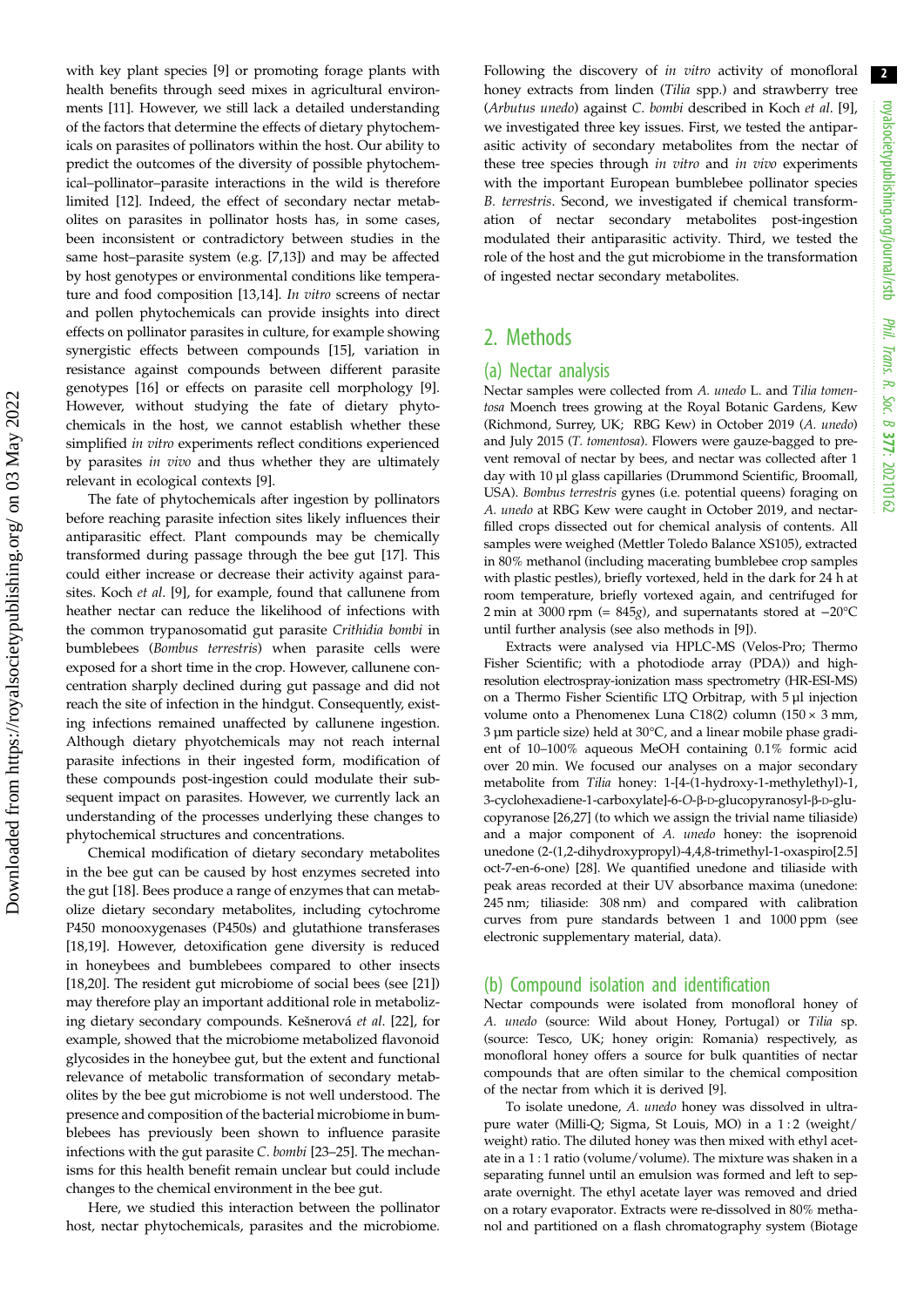Isolera One; Biotage, Sweden) using a SNAP Ultra C18 cartridge (water–methanol gradient: 5% methanol for 1.5 column volumes (CVs); 14% methanol: 1.5 CVs; 31% methanol: 5.5 CVs; 100% methanol: 1 CV). Unedone eluted at 5 CVs, and collection was guided by monitoring UV absorbance at 245 nm. Solvent was removed on a rotary evaporator, purity evaluated by <sup>1</sup>H NMR comparing with chemical shifts in Tuberoso et al. [\[28\]](#page-9-0), and extract stored at −20°C until further use.

A previously undescribed glycosylated derivate of unedone, unedone-8-O-β-D-glucoside, was isolated from B. terrestris gynes' faeces. For this, gynes collected at RBG Kew were housed in individual plastic boxes and fed with 50% apiinvert sugar syrup containing 3.79 mM (910 ppm) unedone. Faecal material was harvested daily, either by collecting faeces with a 10 µl glass capillary from gynes periodically placed in plastic tubes or by rinsing filter paper placed into the bottom of cages with ethanol. Faecal material was combined, filtered and dried down, and unedone-8-O-β-D-glucoside was purified. First, faecal material was dissolved in  $H<sub>2</sub>O$ , combined with an equal volume of ethyl acetate, and shaken up in a separation funnel to an emulsion, and the ethyl acetate layer was collected after the emulsion had separated. The ethyl acetate was dried down, and resuspended in methanol, and unedone-8-O-β-D-glucoside was isolated on a flash chromatography system (Biotage Isolera One; Biotage, Sweden) using a SNAP Ultra C18 cartridge (water–methanol gradient: 5–30% methanol linear gradient: 7 CVs; 30% methanol: 4 CVs). Unedone-8-O-β-D-glucoside eluted at 8.9 CVs. To elucidate the structure, unedone-8-O-β-D-glucoside was dissolved in CDCl3 and analysed by nuclear magnetic resonance (NMR) spectroscopy (400 MHz Bruker Avance; Bruker, Billerica, MA) using 1D  $(^{1}H, ^{13}C$  and DEPT (distortionless enhancement by polarization transfer)) and 2D (<sup>1</sup>H-<sup>1</sup>H COSY (correlation spectroscopy), <sup>1</sup>H-<sup>1</sup>H ROESY (rotating-frame nuclear Overhauser effect spectroscopy), <sup>1</sup>H-<sup>13</sup>C HSQC (heteronuclear single quantum coherence spectroscopy) and <sup>1</sup>H-<sup>13</sup>C HMBC (heteronuclear multiple bond correlation)) NMR spectroscopic analysis.

For extraction of tiliaside, Tilia honey was extracted in ethanol by mixing one part honey with two parts ethanol (by weight) in a conical flask, stirring the mix with a glass rod for 5 min and placing the mix on an orbital shaker for 1 h, with additional stirring every 10 min. The ethanol was collected (leaving most of the sugar behind) and dried on a rotary evaporator until all the solvent had been removed. The extract was partitioned via flash chromatography (see above, but with the following water–methanol gradient: 10–15% methanol: 5 CVs; 30% methanol: 3 CVs; 45% methanol: 2.5 CVs; 75–100% methanol: 1.5 CVs). Tiliaside eluted at around 6 CVs, and the corresponding aglycone at around 8.5 CVs; collection was guided by monitoring UV absorbance at 308 nm. Tiliaside and the corresponding aglycone were further purified by semi-preparative HPLC on a Waters (UK) LC system (600E pump, 996 PDA detector; Phenomenex Luna C18 column: 150 × 10 mm, 10  $\mu$ m particle size), and purity verified by  ${}^{1}$ H NMR, comparing with chemical shifts in Frérot et al. [[27](#page-9-0)]. The structures for tiliaside and the aglycone of tiliaside were determined ab initio using NMR and MS data, and by comparison with the reported data from Frérot et al. [\[27\]](#page-9-0) (see electronic supplementary material).

#### (c) In vivo experiments

For unedone in vivo experiments, B. terrestris gynes were collected in autumn 2018 at RBG Kew. We selected gynes for the experiment, as these are the dominant caste foraging on A. unedo at the time of flowering (H. Koch 2016–2021, personal observation; [[29](#page-9-0)]). Individual gynes were housed in plastic boxes and fed with 50% apiinvert sugar syrup (Apiinvert, Südzucker, Germany) and honeybee-collected polyfloral pollen (Biobest, Belgium). Faeces of gynes were screened microscopically for parasite infections (Crithidia, Nosema, Apicystis) on the day of capture and after two weeks in the laboratory, and infected gynes were excluded. Uninfected gynes were randomly assigned to two treatments: a control treatment receiving 50% apiinvert sugar syrup, and a unedone treatment receiving 50% apiinvert sugar syrup containing 3.79 mM (910 ppm) unedone (around the limit of solubility of unedone in the diet, and below the average concentration measured in *B. terrestris* gyne crops foraging on Arbutus at RBG Kew). Both groups also received polyfloral pollen ad libitum (Biobest, Belgium). For C. bombi inoculations, gynes were placed in individual plastic vials and deprived of food, then after 6 h fed 15 µl of an inoculum containing 15 000 cells of C. bombi from a laboratory in vitro culture (for source see strain details in Koch et al. [\[9](#page-8-0)]) mixed 1:2 with 50% apiinvert sugar syrup. After feeding on the inoculum, gynes were put back into their cages and received either the control or unedone diet for 7 days. As prevention of infection in gynes before hibernation can be expected to have major fitness benefits [[30](#page-9-0)], we designed this experiment to test if feeding on unedone can reduce the risk of infections to gynes. After 7 days, faeces were sampled from gynes, and C. bombi cell concentrations were determined with a Neubauer improved haemocytometer and phase contrast microscope (Zeiss Photomicroscope III; Carl Zeiss AG, Germany) at 640× magnification. We used an analysis of variance (ANOVA) with log-transformed C. bombi faecal concentrations as dependent variable and diet treatment groups as independent variable in R [\[19\]](#page-8-0). To test for effects of diet treatment on infection success, we used a  $\chi^2$ -test in R [[31](#page-9-0)], scoring gynes without C. bombi in the faeces as uninfected (0) and gynes with any concentration of C. bombi as infected (1).

For the tiliaside in vivo experiment, B. terrestris workers were removed from colonies originating from wild-caught queens at RBG Kew, housed in individual plastic boxes with 50% apiinvert sugar syrup and ad libitum polyfloral pollen (Biobest, Belgium), and infected with a laboratory strain of C. bombi (see above, inoculum of 15 000 cells). After 7 days, infections were verified by microscopic examination of faeces, and uninfected individuals excluded from the experiment. Workers were then randomly assigned to feed on either a 50% apiinvert sugar syrup control or 9.88 mM (5000 ppm) of tiliaside in 50% apiinvert sugar syrup. As many workers can be expected to be infected with C. bombi during the flowering period of Tilia in summer, but will have energetic costs from infections [[32](#page-9-0)], we tested in this experiment if the feeding on tiliaside can reduce existing parasite loads. After 7 days, C. bombi infection levels were quantified microscopically from faecal samples, and log-transformed faecal C. bombi concentrations analysed via a linear mixed-effects model (lme) with treatment as fixed effect and colony as random effect with the function lme of the package nlme in R [\[33\]](#page-9-0). Gut fragments (crop, midgut, hindgut) were dissected from the bumblebees feeding on tiliaside in this experiment and analysed together with faecal samples for the degree of conversion of tiliaside to the corresponding aglycone of tiliaside (for analytical procedure, see §4e). We tested for significant differences between proportions of the aglycone of tiliaside to tiliaside in the different gut segments with an ANOVA with logit-transformed proportions and Tukey's HSD test for pairwise comparisons in R [\[31\]](#page-9-0).

#### (d) In vitro experiments

In vitro testing of all compounds was conducted following methods in Koch et al. [[9\]](#page-8-0). Briefly, a C. bombi strain isolated from B. terrestris (for details see [\[9\]](#page-8-0)) was grown in standard Crithidia liquid medium [[34\]](#page-9-0) at  $28^{\circ}$ C and  $3\%$  CO<sub>2</sub>. Inhibition of C. bombi growth was tested in 96-well tissue culture plates (Eppendorf, Germany) with compounds dissolved in the culture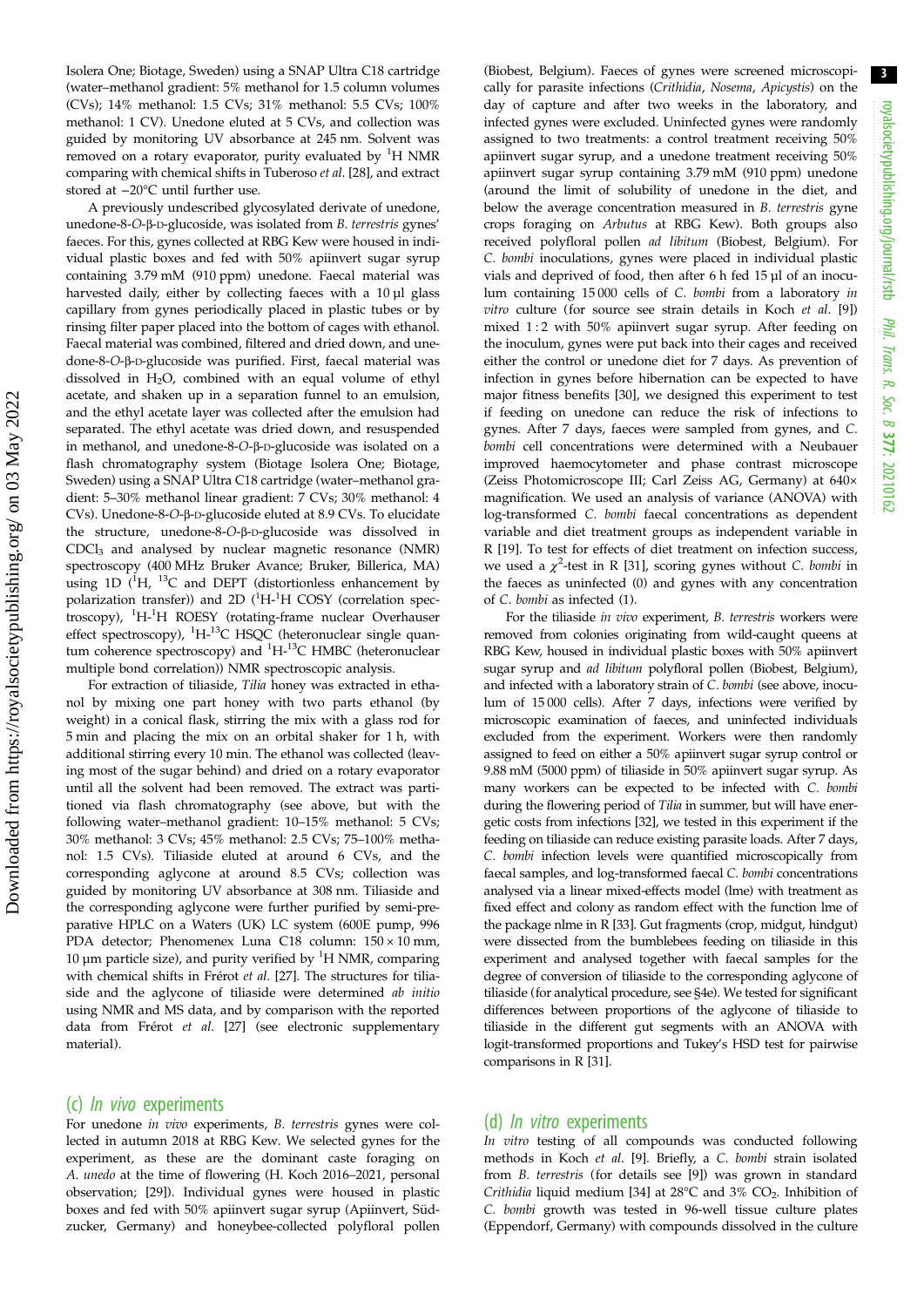medium in a dilution series with twofold concentration changes per step (6.25 to 0.78 mmol l−<sup>1</sup> for unedone/unedone-8-O-β-Dglucoside; 20 to 2.5 mmol  $l^{-1}$  for tiliaside and the corresponding aglycone). To facilitate solubilizing compounds, we first dissolved compounds in methanol and added dissolved compounds to the culture medium to make up a final concentration of 1% methanol. Choice of concentration ranges reflected concentrations found in nectar but had to be limited to a maximum of 6.25 mmol l−<sup>1</sup> for unedone (1500 ppm), below the maximum natural concentration in nectar found in our study, but at the limit of solubility in the culture medium. The test medium with 1% methanol was included as negative control. An aliquot of 20 µl of a 1000 cells µl−<sup>1</sup> C. bombi culture was mixed with 180 µl of test medium in each cell. After incubation at 28°C and  $3\%$  CO<sub>2</sub> for 7 days, C. bombi cell concentrations were determined microscopically with a Neubauer improved haemocytometer and phase contrast microscope (Zeiss Photomicroscope III; Carl Zeiss AG, Germany) at 640x magnification. Dose–response curves and estimates of the 50% effective dose (ED50) were calculated with the drm function of the package drc in R [[35\]](#page-9-0), using a three-parameter log-logistic model  $fct = LL.3$ .

#### (e) Microbiome experiment

Previous experiments by Koch & Schmid-Hempel [[23](#page-8-0)] suggest that newly emerged bumblebees lack the core resident microbiome and acquire it through social contact in the colony post-emergence. To create microbiome-depleted or -colonized bumblebees, we here followed procedures outlined in Koch & Schmid-Hempel [[23](#page-8-0)] but expanded on their procedures by surface-sterilizing pupae and maintaining newly emerged bumblebees in sterile, air-filtered environments to prevent subsequent environmental contamination: B. terrestris worker and male pupae were carefully removed from cocoons of laboratory colonies (Biobest). Cocoons were opened and pupae removed with superfine stainless-steel forceps (flame-sterilized between individuals) from cocoons at a stage of development with the cuticula mostly or completely dark (corresponding to pupal stages P14–P16 in [\[36\]](#page-9-0)). Pupae were then transferred to a laminar flow hood, immersed in sterile phosphate-buffered saline (PBS) with bleach (0.2% calcium hypochlorite, freshly prepared on the day) for 1 min for surface sterilization, rinsed in autoclaved PBS twice to wash off bleach, and placed onto autoclaved filter paper to remove the PBS. Bumblebee pupae were then incubated in sterile polypropylene containers with a cover containing a filter strip allowing for sterile gas exchange (OS140BOX, round model, 140 mm height, 90 mm diameter; Duchefa Biochemie, Haarlem, NL) at 30°C and 80% humidity. During all stages of the experiment, containers were only opened under a laminar flow hood to prevent microbial contamination, and all handling of bumblebees or contents of the container was conducted with sterilized implements. Once every morning, containers were checked for emergence of individuals, and bumblebees were removed, kept for 3 h in sterile 90 mm Petri dishes and fed either 15 µl sterile 50% apiinvert sugar syrup (control) or 15 µl of a 2 : 1 mix of 50% apiinvert sugar syrup mixed with freshly collected faeces from five workers within the mother colony (to transplant the gut microbiome, see [[23](#page-8-0)]). Individuals that fed on the inoculum within 1 h were then placed back into their container and kept at 26°C. Sterile pollen was provided to all individuals from polyfloral honeybee-collected pollen (Biobest, Belgium) that was ground to a powder and soaked in 70% ethanol for 1 h. Pollen was then spread out in a thin layer in sterile glass dishes in a laminar flow hood, and air-dried for 24 h to remove the solvent. Aliquots of approx 0.5 g sterilized pollen were placed into small containers made from 1.5 ml Eppendorf tubes cut in half and using the inverted top half with the lid

closed. Pollen diet aliquots were stored at −20°C until use. All individuals were first fed on filter-sterilized 50% apiinvert sugar syrup and pollen for 7 days to allow establishment of the microbiome, and then split to receive either 3.79 mmol  $l^{-1}$ (910 ppm) unedone or 9.88 mmol l−<sup>1</sup> (5000 ppm) tiliaside in 50% sugar syrup for a further 2 days. Diets were sterile-filtered (Stericup sterile vacuum filtration system; Millipore, Burlington, USA) and 5 ml of sterile diet was presented to each bumblebee in 7 ml inverted Sterilin polystyrene containers (Sterilin Ltd, UK) with small holes over the rim of the lid for access. After 2 days on the unedone or tiliaside diet, bumblebees were removed from containers, chilled on ice, decapitated, and dissected under a laminar flow hood with sterilized implements, and gut fragments (crop, midgut, hindgut) were placed individually into sterile, weighed 1.5 ml Eppendorf tubes. Gut weights were determined on a Mettler Toledo Balance XS105 scale.

Gut fragments were macerated with sterile plastic pestles in 30 µl sterile 1/8 strength Ringer's solution and 5 µl was transferred into a separate 1.5 ml Eppendorf tube for culturing. The 5 µl gut macerates were serially diluted by a factor of 10 for three times in sterile  $1/8$  strength Ringer's solution, and  $5 \mu$ l of each dilution step was plated out on brain–heart infusion agar plates. Plates were incubated for 5 days at 35 $\degree$ C and 5%  $CO<sub>2</sub>$ and colony-forming units (CFU) counted. We note that some bacterial members of the bumblebee microbiome are fastidious and would show poor or no growth under our culturing conditions, and consequently the absence of microbial growth on the culture plates does not necessarily indicate microbial sterility. A 50 µl ethanol aliquot was mixed with the remaining original 25 µl macerated gut for metabolite extraction, sonicated for 5 min and left for 24 h at room temperature. Suspensions were then spun down (3000 rpm (= 845g), 3 min) and supernatants collected into autosampler vials for HPLC-MS analysis. Samples were analysed by HR-ESI-MS on a Thermo Fisher Scientific LTQ Orbitrap with PDA detector. Target compound peaks were verified by mass of the pseudomolecular ions in positive mode and by comparison with standards of pure compounds. UV absorbance of the glycosides and corresponding aglycones (308 nm for tiliaside and aglycone of tiliaside; 245 nm for unedone and unedone-8-O-β-D-glucoside) was measured to estimate ratios of glycosides to aglycones in the different gut segments.

## 3. Results

#### (a) Presence of unedone and tiliaside in nectar

Unedone, previously characterized from Arbutus honey [[28\]](#page-9-0), was found in the HPLC-MS analysis of strawberry tree (A. unedo) nectar, verified with a unedone standard isolated from Arbutus honey (see Methods; for NMR data see electronic supplementary material, figure S8), showing a matching  $m/z$  241 pseudomolecular ion  $[M+H]$ <sup>+</sup> in positive mode at retention time 9.35 min with a UV absorbance maximum of 245 nm. The accurate mass of the  $m/z$  241 pseudomolecular ion  $[M + H]^+$  in positive mode analysed via HR-ESI-MS furthermore matched the predicted mass from the molecular formula of the  $[M+H]^+$  ion (observed  $m/z$  241.1435;  $\Delta$ ppm 0.350 versus expected for C<sub>13</sub>H<sub>21</sub>O<sub>4</sub>) and had a matching MS2 spectrum (see electronic supplementary material, figure S10). Quantification using peak areas of UV absorbance gave a nectar concentration at an average of 14.66 mmol l−<sup>1</sup> (3518 ppm) unedone (n = 7; range: 6.34−35.8 mmol l<sup>-1</sup>). Crop contents of *B. terrestris* gynes foraging on A. *unedo* had an average of 9.15 mmol l<sup>-1</sup> (2195 ppm) unedone (*n* = 3; range 7.48–11.42 mmol  $l^{-1}$ ).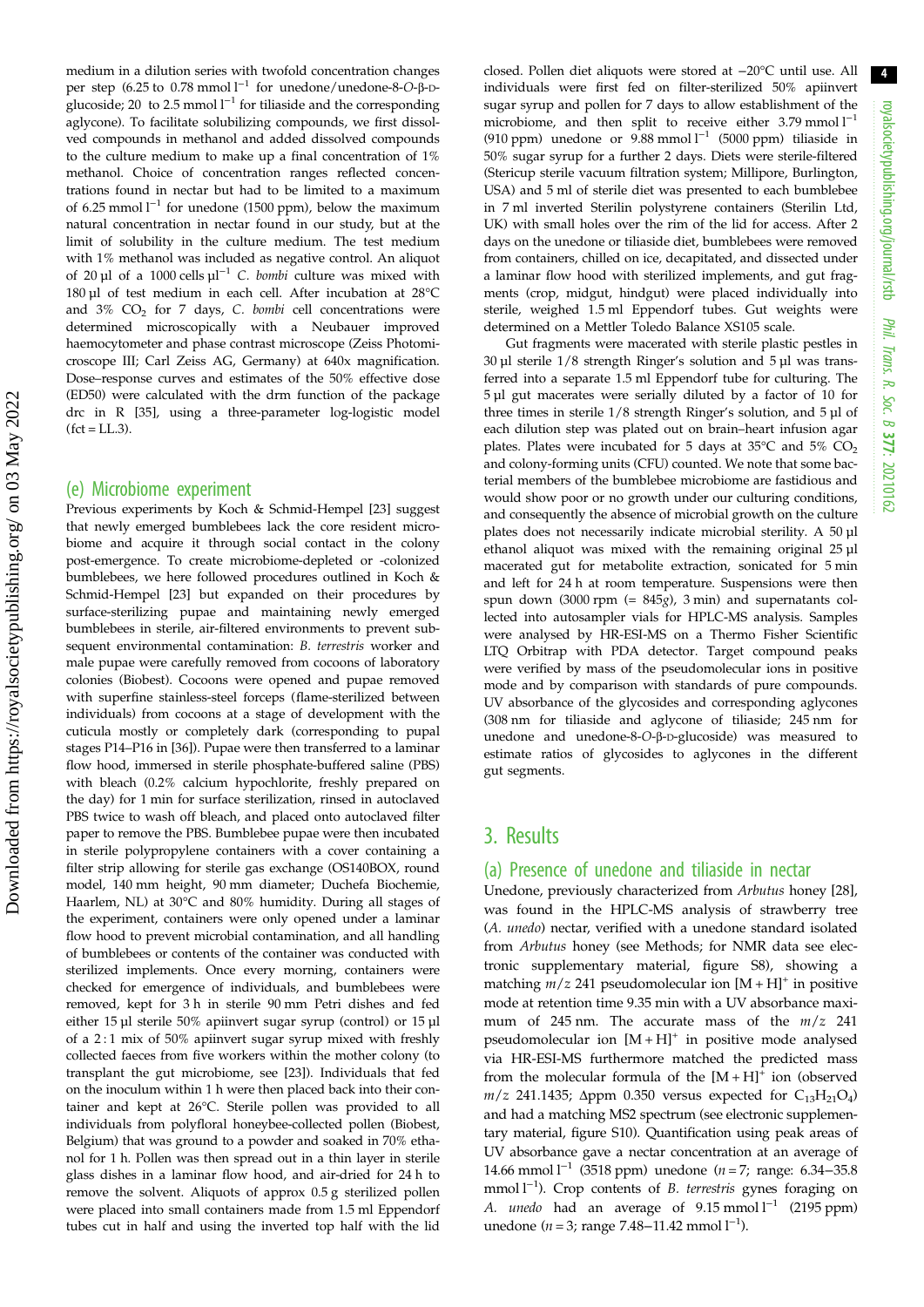

Figure 1. Activity of dietary unedone and tiliaside against Crithidia bombi in Bombus terrestris. (a) Boxplot of faecal concentration of C. bombi in B. terrestris gynes 7 days post-infection when feeding on control or unedone (3.79 mmol l<sup>-1</sup>) diets. Image: *B. terrestris* gyne foraging on A. *unedo* at Kew Gardens, UK. (b) Boxplot of faecal concentration of C. bombi in B. terrestris workers with pre-established infections after feeding for 7 days on control or tiliaside (9.88 mmol l<sup>-1</sup>) diets. Image: B. terrestris worker foraging on Tilia tomentosa flower at Kew Gardens, UK. (Online version in colour.)

Tilia tomentosa nectar contained tiliaside. Tiliaside was verified by comparison with a pure standard isolated from Tilia honey (see §2; for NMR data see electronic supplementary material, table S2 and figure S11; see also [[27\]](#page-9-0)) and accurate mass of the main pseudomolecular ions in positive mode analysed via HR-ESI-MS  $([M + NH_4]^+$   $(m/z = 524.2336;$  $\Delta$ ppm –0.356 versus expected for C<sub>22</sub>H<sub>38</sub>O<sub>13</sub>N) and [M + H]<sup>+</sup>  $(m/z = 507.2072; \Delta ppm$  0.044 versus expected for  $C_{22}H_{35}O_{13}$ ), as well as the matching MS2 spectrum (electronic supplementary material, figure S13). Quantification using UV absorbance (308 nm) peak area gave an average concentration of 16.74 mmol  $l^{-1}$  (8469 ppm;  $n = 3$ ). This is similar to the 11.86 mmol  $l^{-1}$  (6000 ppm = 0.6%) of tiliaside reported by Frérot et al. [[27\]](#page-9-0) in Swiss linden honey (likely from Tilia cordata or Tilia platyphyllos).

## (b) In vivo effects of unedone and tiliaside and conversion during gut passage

Bombus terrestris gynes feeding on 3.79 mmol l−<sup>1</sup> (910 ppm) unedone from A. unedo had lower infection levels in faeces samples 7 days after inoculation compared with the sugar water-fed control group (figure 1a; ANOVA:  $F_{1,55} = 15.02$ ,  $p = 0.00029$ ) and were less likely to have developed an infection  $(\chi^2 = 10.63, p = 0.0011; 96\%$  infected in control group versus  $60\%$  infected in unedone group;  $n = 57$ ). Tiliaside from Tilia nectar reduced C. bombi infection levels in faeces of B. terrestris workers with pre-established C. bombi infections after feeding on 9.88 mmol l<sup>-1</sup> (5000 ppm) tiliaside for 7 days, compared with the sugar water-fed control group (figure 1*b*; lme:  $F_{1,26} = 9.8$ ,  $p = 0.0042$ ).

HR-ESI-MS analyses showed that tiliaside was partially deglycosylated during gut passage in B. terrestris workers. The proportion of the corresponding aglycone, 4-(1-hydroxy-1-methylethyl)-1,3-cyclohexadiene-1-carboxylic acid (observed  $[M + H]^+$   $m/z = 183.1016$ ,  $\Delta$ ppm 0.050 versus expected for C<sub>10-</sub> H15O3; for MS2 spectrum see electronic supplementary material, figure S14; for NMR data see electronic supplementary material, table S2 and figure S12), to tiliaside was low in the crop (average 9%;  $n = 15$ ) and midgut (5%;  $n = 15$ ), but significantly increased in the hindgut (18%;  $n = 15$ ) and faeces (27%;  $n = 16$ ) (Tukey's HSD test; see electronic supplementary material, figure S1).

A peak with similar UV absorbance to unedone (peak 245 nm) but higher mass (observed  $[H + M]^+$   $m/z = 403.1960$ ,  $\Delta$ ppm –0.617 versus expected for C<sub>19</sub>H<sub>31</sub>O<sub>9</sub>; for MS2 spectrum see electronic supplementary material, figure S9), consistent with a hexoside of unedone, was recorded in an extract of faeces from bumblebee gynes fed on diets containing unedone. NMR spectroscopy of the compound purified from faeces of B. terrrestris gynes fed on unedone showed it to be a previously undescribed compound, unedone-8-O-β-D-glucoside ([figure 2](#page-5-0)a; electronic supplementary material, figures S2–S7 and table S1). The structure of the compound was determined as a mono-glycosylated derivative of the known unedone [[28\]](#page-9-0), using 1D  $(^{1}H, ^{13}C$  and DEPT), and 2D  $(^{1}H-^{1}H-COSY, ^{1}H-^{1}H)$ ROESY, <sup>1</sup>H-<sup>13</sup>C HSQC and <sup>1</sup>H-<sup>13</sup>C HMBC) NMR spectroscopic analysis and MS. The 13C NMR data for unedone [\[28](#page-9-0)], shown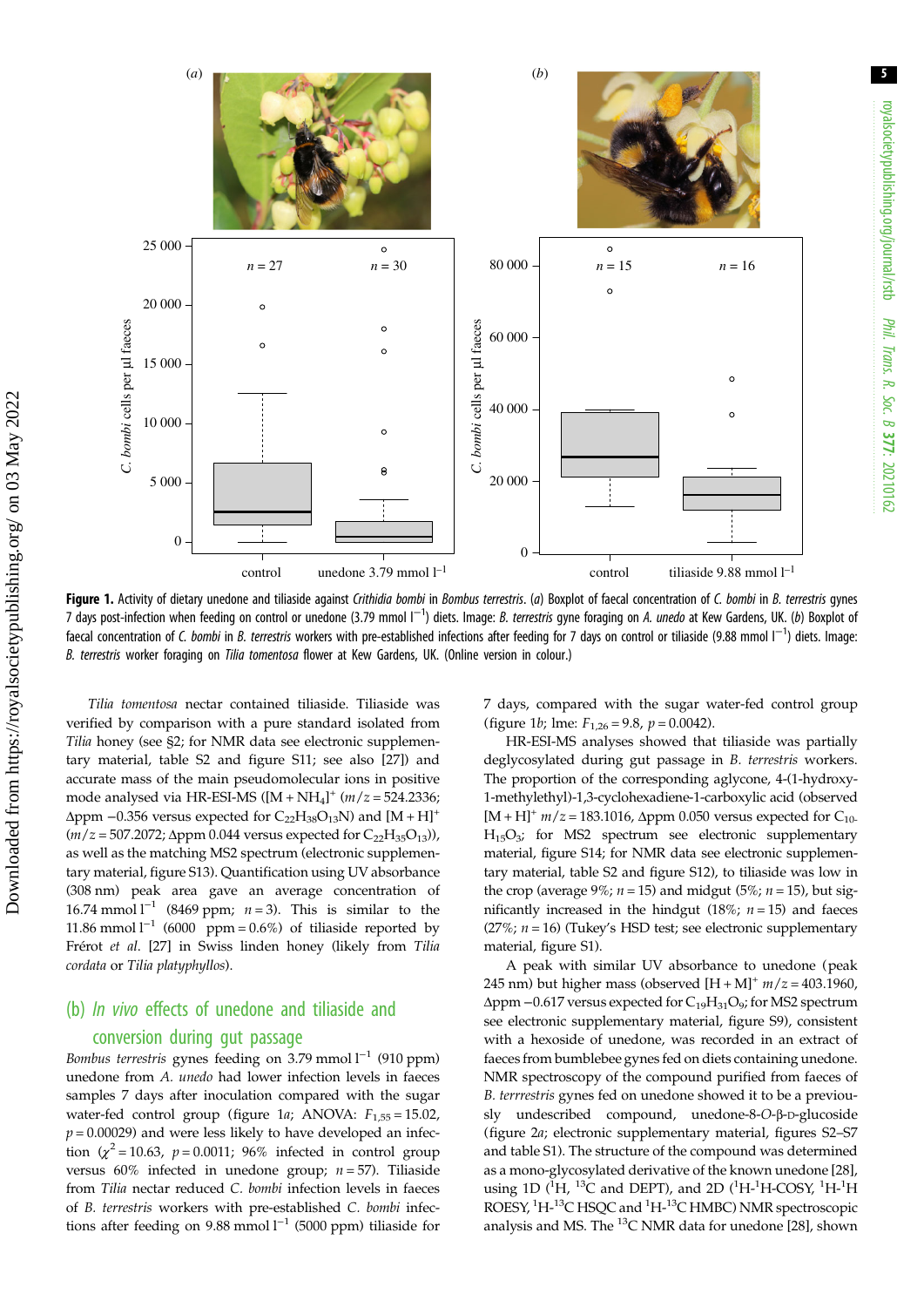royalsocietypublishing.org/journal/rstb

royalsocietypublishing.org/journal/rstb

6

Phil. Trans.

 R. Soc. $\sigma$ 

377: 20210162

<span id="page-5-0"></span>

Figure 2. In vitro activity test of Tilia and Arbutus compounds against C. bombi, and chemical structures of compounds investigated in this study. (a) Top: structures of unedone and unedone-8-O-β-D-qlucoside (numbered carbons for NMR resonances in electronic supplementary material, table S1). Bottom: in vitro assay comparing inhibition of C. bombi by unedone and unedone-8-O-β-D-glucoside at equimolar concentrations. y-axis: C. bombi cell concentrations in culture after 7 days. Doseresponse curve (three-parameter log-logistic model) fitted to unedone responses, with 95% CIs shaded around regression curve. Linear regression line fitted to unedone-8-O-β-D-qlucoside responses shows no decline with increased dose. (b) Top: structures of tiliaside and the aglycone of tiliaside. Bottom: in vitro assay comparing inhibition of C. bombi by the aglycone of tiliaside and tiliaside at equimolar concentrations. y-axis: C. bombi cell concentrations in culture after 7 days. Dose–response curve (three-parameter log-logistic model) fitted to responses to both compounds, with 95% CIs shaded around regression curve. (Online version in colour.)

in electronic supplementary material, table S1 (column 1a), were comparable with those of the aglycone of this compound, except for C-8, which was deshielded at  $\delta_C$  82.3 (unedone gives  $\delta$ <sub>C</sub> 72.1). The analysis of the HMBC (see electronic supplementary material, table S1) showed that the C-8 position was substituted with a glycosidic moiety, and comparison of the reported data for β-glucose [\[37](#page-9-0)] (electronic supplementary material, table S1), and those of this compound showed them to be similar; hence, the sugar unit was tentatively assigned as β-glucose. Use of a model and <sup>1</sup>H-<sup>1</sup>H ROESY allowed the assignment of the relative configuration of the compound, with an epoxy group on one side and the hydroxy group and glucose groups on the other face of the molecule, as shown in electronic supplementary material, figure S3, and the compound was determined to be unedone-8-O-β-D-glucoside.

## (c) In vitro activity of unedone versus unedone-8-O-

β-D-glucoside and tiliaside versus aglycone of tiliaside Unedone inhibited C. bombi at 3.125 and 6.25 mmol l<sup>-1</sup> (considerably below the average of 14.66 mmol l<sup>-1</sup> measured in nectar) (figure  $2a$ ). We estimated the  $ED_{50}$  for unedone

at 3.94 mmol l−<sup>1</sup> . By contrast, unedone-8-O-β-D-glucoside showed no inhibition of C. bombi in vitro up to a concentration of 6.25 mmol l<sup>-1</sup>, the highest concentration that was feasible for us to measure. This suggests glycosylation of unedone in the bumblebee gut will remove its antiparasitic activity. Tiliaside from linden nectar had no activity against C. bombi up to 20 mmol  $l^{-1}$  (higher than the concentration found in Tilia nectar by us), while the corresponding aglycone of tiliaside reduced C. bombi growth at concentrations from 5 to 20 mmol l<sup>−1</sup> with an estimated ED<sub>50</sub> of 6.35 mmol l<sup>−1</sup> (figure 2b). Conversion of the approximately 17 mmol l−<sup>1</sup> tiliaside in nectar into the corresponding aglycone would therefore lead to strong inhibition of C. bombi.

#### (d) Microbiome experiments

Microbiome-inoculated bumblebee workers had an average of  $1.9 \times 10^6$  CFU, and males  $5.9 \times 10^6$  CFU per hindgut on BHI agar, with all individuals showing microbial growth. Hindguts of microbiome-depleted males and workers had no microbial growth on BHI agar, even when plated out at the lowest dilution step (1/60th of total hindgut plated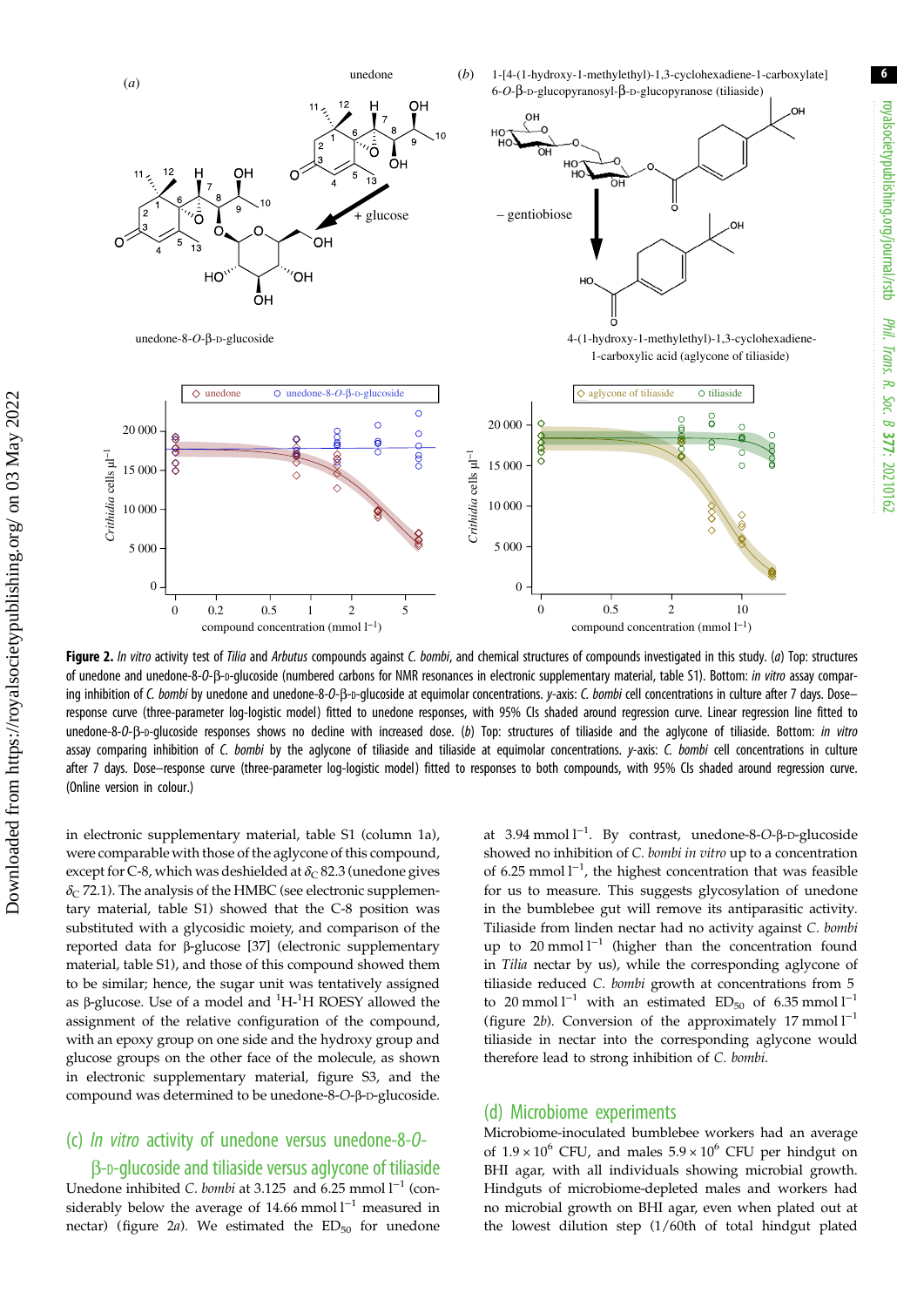

Figure 3. Conversion of unedone and tiliaside during gut passage in microbiome-depleted or -inoculated individuals. (a) Boxplot of proportion of unedone to unedone-8-O-β-D-glucoside during gut passage in workers (top) and males (bottom) for microbiome-depleted (−M: white boxes) or -inoculated individuals (+M: grey-shaded boxes). (b) Schematic of proposed transformation of unedone during gut passage: unedone is ingested into the crop, transformed by the bumblebee into unedone-8-O-β-D-qlucoside in the midqut and deqlycosylated again into unedone by qut microbiome (qrey rods) in the hindgut, where it can inhibit C. bombi parasites (red). (c) Boxplot of proportion of the aglycone of tiliaside to tiliaside during gut passage in workers (top) and males (bottom) of microbiomedepleted (−M: white boxes) or -inoculated individuals (+M: grey-shaded boxes). (Online version in colour.)

out), except for a single individual each of the males and workers having 1 CFU at the lowest dilution step (possible contaminant). This suggests that our experimental protocol was effective for reducing microbial colonization of the gut and restoring it in the microbiome-inoculated individuals.

Only unedone, and not its glucoside, was detected in the crop of both workers and males, independent of microbiome status (figure 3a). By contrast, in both workers and males, the unedone-8-O-β-D-glucoside was highly dominant (greater than 90%) over unedone in the midgut, suggesting that unedone is glycosylated in this gut compartment (figure 3a). No difference was apparent between microbiome-depleted and microbiome-inoculated individuals, suggesting that the glycosylation likely derives from enzymes of the bumblebee secreted into the midgut. A reversion to a higher proportion of unedone to unedone-8-O-β-D-glucoside was recorded in the hindgut of microbiome-inoculated males and workers, suggesting partial deglycosylation in this gut compartment. However, the reversion to unedone was not apparent in microbiome-depleted males and limited in microbiomedepleted workers (figure 3a), suggesting that the deglycosylation of unedone-8-O-β-D-glucoside was caused by the hindgut microbiome. A schematic of the fate of unedone in the gut is given in figure 3b.

The proportion of tiliaside to its aglycone increased from the crop to the midgut and hindgut (figure 3c). Neither workers nor males showed apparent differences in the proportion of tiliaside to its aglycone between microbiomeinoculated and microbiome-depleted individuals (figure 3c), implying that the microbiome did not play a major role in this conversion, but that it is likely host-induced.

## 4. Discussion

We demonstrate that the conversion of nectar secondary metabolites in the gut of bumblebees can modulate their activity against the common gut parasite C. bombi. Importantly, the activity of secondary compounds can be both increased and decreased during gut passage, showing that a better understanding of the fate of nectar or pollen secondary metabolites after ingestion is necessary to determine their effects on parasites of pollinators. Simplified studies of secondary metabolites from pollen or nectar in in vitro assays alone may therefore not accurately predict their interactions and effects on parasites in the host, as they may either overor underestimate effects. Our findings furthermore show that the antiparasitic activity of dietary secondary metabolites

royalsocietypublishing.org/journal/rstb

royalsocietypublishing.org/journal/rstb

Phil. Trans.

 R. Soc. $\sigma$ 

377: 20210162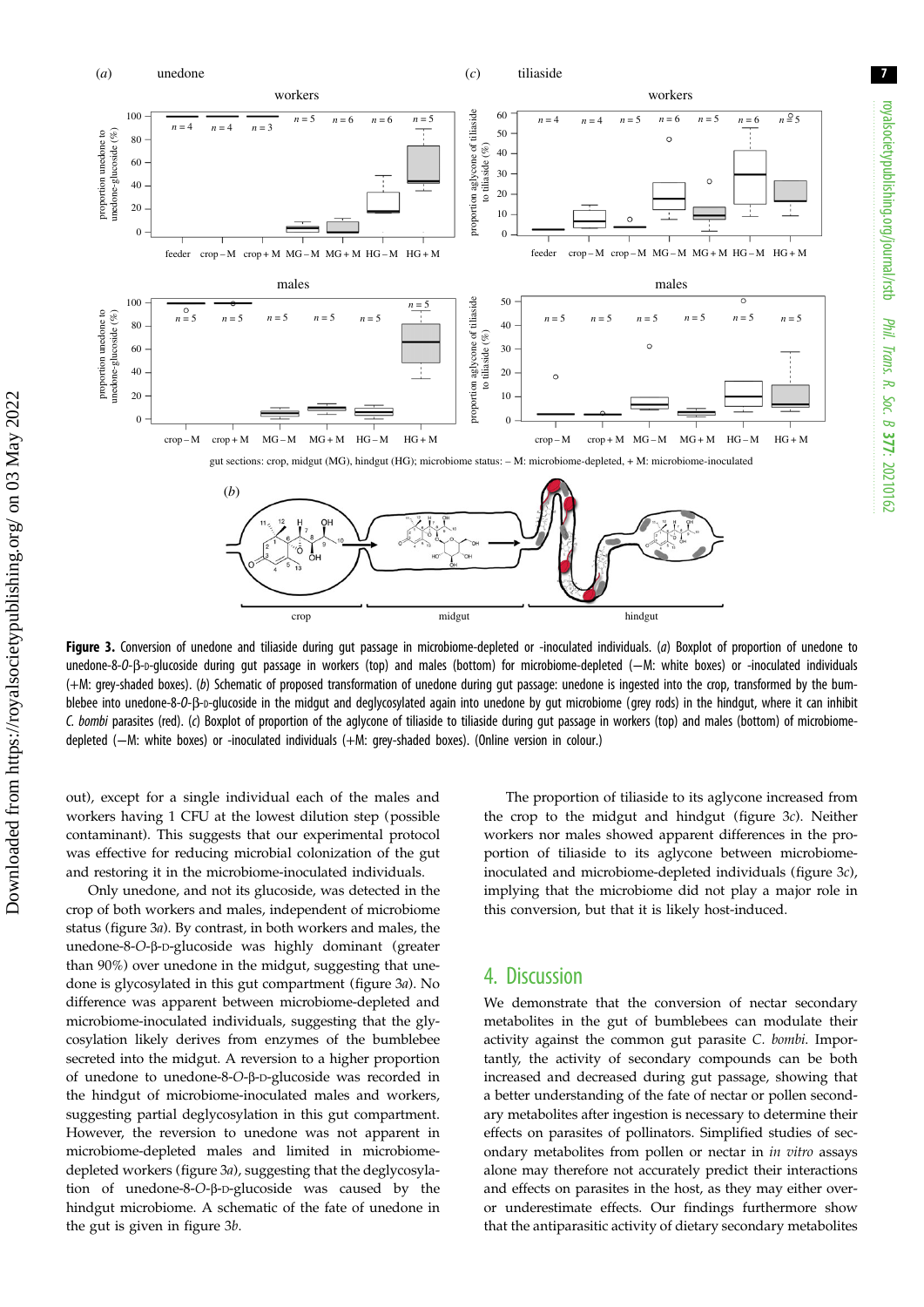in a host can be altered by chemical changes induced by either the host or the resident microbiome. The effect of antiparasitic secondary metabolites on host infections will therefore likely depend on factors like the host genetic background (e.g. regarding enzymes processing secondary compounds), differences in host gene expression of enzymes metabolizing secondary compounds, gut pH [\[38](#page-9-0)] and the composition and activity of the microbiome.

Differences in activity against C. bombi were driven by changes in glycosylation: for both Arbutus and Tilia nectar metabolites, aglycones had higher activity than corresponding glycosylated compounds. Similarly, Tasdemir et al. [[39\]](#page-9-0) found generally higher in vitro activity of flavonoid aglycones against several human pathogenic trypanosomatid species than of corresponding glycosides. Glycosylation increases polarity and therefore water solubility of secondary metabolites but decreases their ability to cross cell membranes [\[40](#page-9-0)]. Therefore, a possible explanation for the higher antiparasitic activity of the two aglycones studied here is their increased ability to cross C. bombi cell membranes relative to their corresponding glycosides. Once in the cytosol of the parasite, the secondary compounds will be able to interfere with cellular processes of the parasite, although exact mechanisms and cellular targets were not studied here. Our findings suggest that antiparasitic effects of glycosylated nectar or pollen metabolites will be underestimated if they can undergo deglycosylation in the host. Tiliaside from linden tree nectar was deglycosylated to the same extent in microbiome-depleted and microbiome-inoculated bumblebees, suggesting that this transformation was dependent on the host, not the microbiome. Bees produce β-glucosidases to catalyse the cleavage of β-glycosidic bonds in the crop and midgut [[41\]](#page-9-0), which are likely responsible in our experiment for the deglycosylation. In the case of unedone-8-O-β-D-glucoside, deglycosidation in the hindgut was increased in microbiome-inoculated bumblebees, suggesting a role of the microbiome in this case.

More work is needed to understand which members of the microbiome in bees play key roles in the metabolic conversion of secondary metabolites, but experiments by Kešnerová et al. [\[22](#page-8-0)] on honeybees (Apis mellifera) colonized by single strains from the major bacterial phylotypes of the resident microbiome of corbiculate bees suggest a dominant role of lactobacilli (clades 'Firm-4' and 'Firm-5' sensu Martinson et al. [\[42\]](#page-9-0) and bifidobacteria for the deglycosylation of flavonoid glycosides. The genomes of strains from the Firm-5 Lactobacillus clade contain a multitude of carbohydrate-processing genes in bumblebees and honeybees (with a higher representation in the latter), including glycosidase hydrolases that could cleave sugars from glycosides [\[43](#page-9-0)]. Bifidobacteria from bumblebees and honeybees similarly contain several glycoside hydrolases [\[44\]](#page-9-0). Lactobacilli and bifidobacteria are therefore likely candidates for the deglycosidation of the unedone-8-O-β-D-glucoside observed in our experiment in the hindgut of bumblebees, but additional experiments are needed to verify this. Both Lactobacillus and Bifidiobacterium genomes show considerable variation in glycosidase hydrolase contents between strains [\[43,44\]](#page-9-0). This suggests the type of bacterial strains a bee is colonized with will influence processing of dietary secondary metabolites, and based on our findings, these strain level variations in the microbiome could, as a consequence, affect parasite persistence or establishment. Perturbation of the microbiome by pollutants, as has been

shown for the effect of glyphosate and heavy metals on the honeybee microbiome [[45,46](#page-9-0)], could furthermore indirectly affect parasite success in the bee gut through changes in the metabolism of secondary metabolites by the microbiome.

Conversely, pollinators able to glycosylate secondary metabolites in the gut may have reduced antiparasitic benefits from them (but may benefit from lowered toxicity of the compounds to themselves [\[47](#page-9-0),[48\]](#page-9-0)). To our knowledge, our detection of the glycosylation of unedone in the bumblebee midgut (including in microbiome deprived individuals) is the first record of this type of chemical modification of plant secondary metabolites in bees. Further studies are needed to determine how frequently glycosylation of nectar or pollen secondary metabolites occurs in bees and other pollinating insects. Uridine-diphosphate-glycosyl transferases (UGTs) catalyse the glycosylation of xenobiotics in insects and play a role in their detoxification [\[47](#page-9-0),[49\]](#page-9-0). UGTs are present in the genomes of honeybees, bumblebees and solitary bees [\[18](#page-8-0)], but only in few (2–12) copies compared with their presence in the genomes of other herbivorous insects such as lepidopterans (over 40 copies; [\[49](#page-9-0)]). Mao et al. [\[50\]](#page-9-0) found that ingestion of the pollen secondary metabolite p-coumaric acid upregulated the expression of UGTs in honeybees, consistent with their role in secondary metabolite detoxification in this bee species. Health trade-offs for pollinators between the benefits of detoxifying harmful secondary metabolites in the gut by glycosylation and the reduction of antiparasitic activity of glycosylated compounds as suggested in this study are plausible and deserve further attention. Under increased parasite pressure in the host environment, reduced glycosylation rates may be beneficial to limit parasite infections, as benefits from reduced parasite loads may outweigh the costs of damage from toxic secondary metabolites. Whether pollinators can fine-tune glycosylation in this manner in response to parasite risks remains to be investigated.

Lastly, both tree species studied here have major ecological significance as food plants for bumblebees. Strawberry trees (A. unedo) are the major autumn food source around the Mediterranean for B. terrestris [[51\]](#page-9-0), but also serve as late season foraging plants outside of its native range in urban environments, for example for gynes in the UK [[29\]](#page-9-0). C. bombi infections have high fitness costs for B. terrestris gynes [[30\]](#page-9-0), and therefore our observed protection of gynes against C. bombi by unedone from A. unedo may improve their chances for winter survival and successful nest establishment in the following season. Linden trees (Tilia spp.) are major nectar sources in urban environments and temperate deciduous forests [[52](#page-9-0)–[54](#page-9-0)]. Our work emphasizes the potential benefits of trees for pollinators in urban environments, as some species like strawberry and linden trees may provide not only an abundance of food but also health benefits for pollinators. Our findings add to the evidence that plants with antiparasitic (medicinal) activity for pollinators can offer a nature-based solution to maintaining or improving the health of wild pollinators. Positive effects for pollinator health could be achieved both through the conservation or restoration of key medicinal plant species in natural or semi-natural ecosystems [[9](#page-8-0)] and through promoting medicinal plants in managed landscapes, such as agricultural field margins or urban green spaces [\[11,](#page-8-0)[55](#page-9-0)]. However, as our understanding of the impacts of nectar and pollen chemistry on wild pollinator health under field conditions remains limited, caution and more research are needed before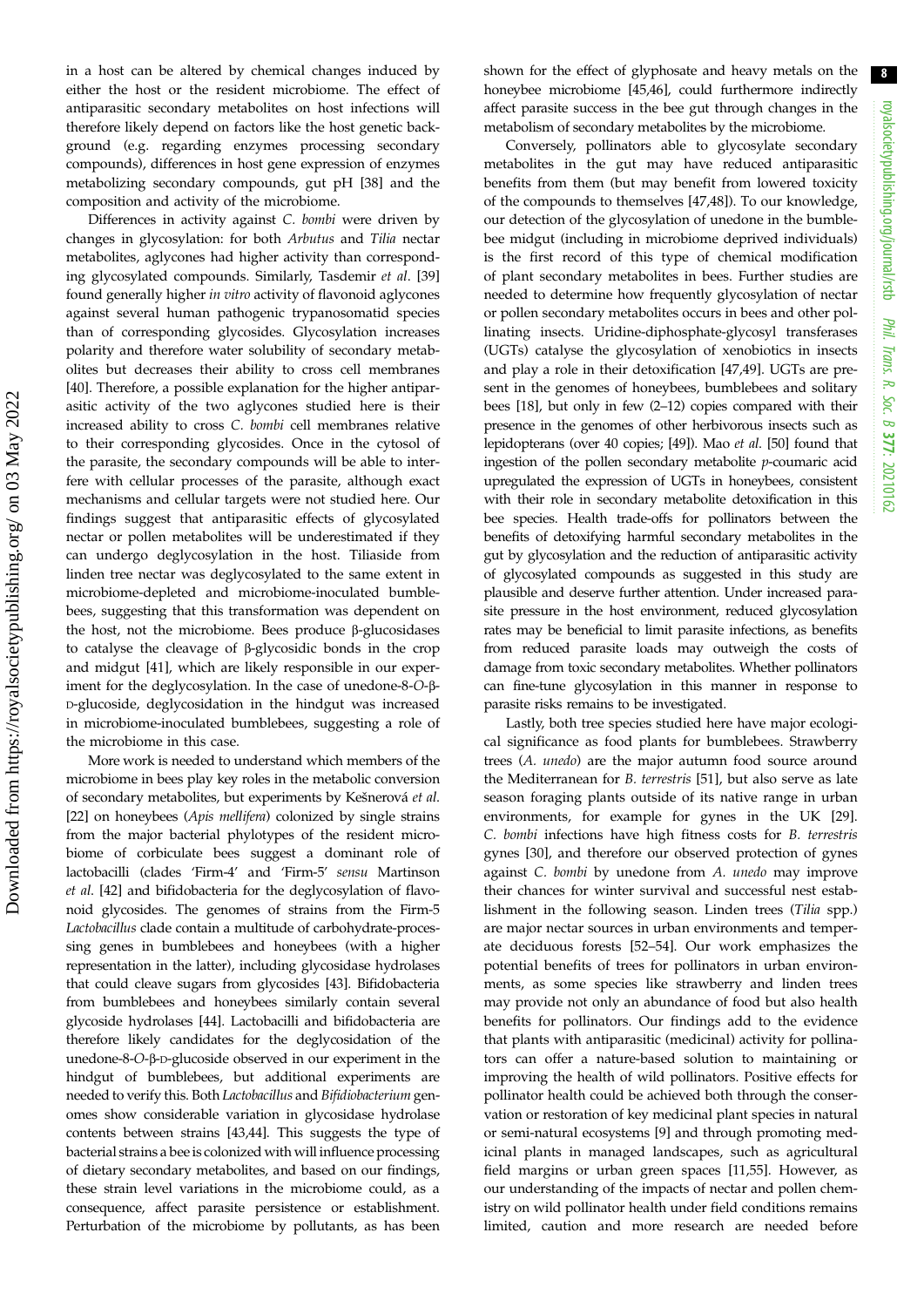9

<span id="page-8-0"></span>guidance on landscape-level manipulation of plant species composition for pollinator health can be given [12,[56\]](#page-9-0).

## 5. Conclusion

We show that the antiparasitic activity of nectar secondary metabolites can be both increased and decreased during gut passage in a common bumblebee pollinator. This modulation of antiparasitic activity can derive both from the host and from the resident gut microbiome. Effects of secondary metabolites on pollinator parasites therefore cannot necessarily be extrapolated from in vitro studies, or studies of a single host–parasite system. Rather, an integrative view of the interaction of the hosts, parasites, secondary metabolites and the resident gut microbiomes needs to be taken for a fuller understanding of the potential benefits of floral reward phytochemicals on pollinator health.

Data accessibility. The data are available in electronic supplementary material, files S1 and S2 [[57\]](#page-9-0).

Authors' contributions. H.K.: conceptualization, data curation, formal analysis, funding acquisition, investigation, methodology, project administration, resources, supervision, validation, visualization, writing—original draft, writing—review and editing; V.W.: investigation, methodology, writing—review and editing; A.K.-S.: investigation, methodology, writing—review and editing; L.T.: investigation, methodology, writing—review and editing; I.W.F.: investigation, methodology, writing—review and editing; M.K.L.: formal analysis, investigation, validation, visualization, writing—review and editing; M.J.F.B.: conceptualization, funding acquisition, methodology, writing—review and editing; P.C.S.: conceptualization, formal analysis, funding acquisition, investigation, methodology, project administration, resources, supervision, validation, writing—review and editing.

All authors gave final approval for publication and agreed to be held accountable for the work performed herein.

Conflict of interest declaration. We declare we have no competing interests. Funding. This work was supported by a grant from the Peter Sowerby Foundation to P.C.S. and H.K.

Acknowledgements. We are grateful to Alice Brankin and Nigel Veitch (deceased) for help with initial work on isolating and characterizing Tilia nectar compounds. We thank the Kew Horticulture staff for maintaining and granting access to specimens in Kew's living collections for our research.

## **References**

- 1. Cameron SA, Lozier JD, Strange JP, Koch JB, Cordes N, Solter LF, Griswold TL. 2011 Patterns of widespread decline in North American bumble bees. Proc. Natl Acad. Sci. USA 108, 662–667. ([doi:10.](http://dx.doi.org/10.1073/pnas.1014743108) [1073/pnas.1014743108](http://dx.doi.org/10.1073/pnas.1014743108))
- 2. Schmid-Hempel R et al. 2014 The invasion of southern South America by imported bumblebees and associated parasites. J. Anim. Ecol. 83. 823–837. ([doi:10.1111/1365-2656.12185](https://doi.org/10.1111/1365-2656.12185))
- 3. Fürst MA, McMahon DP, Osborne JL, Paxton RJ, Brown MJF. 2014 Disease associations between honeybees and bumblebees as a threat to wild pollinators. Nature 506, 364–366. [\(doi:10.1038/](http://dx.doi.org/10.1038/nature12977) [nature12977](http://dx.doi.org/10.1038/nature12977))
- 4. Wilfert L, Long G, Leggett HC, Schmid-Hempel P, Butlin R, Martin SJM, Boots M. 2016 Deformed wing virus is a recent global epidemic in honeybees driven by Varroa mites. Science 351, 594-597. [\(doi:10.1126/science.aac9976](http://dx.doi.org/10.1126/science.aac9976))
- 5. Goulson D, Nicholls E, Botías C, Rotheray EL. 2015 Bee declines driven by combined stress from parasites, pesticides, and lack of flowers. Science 347, 1255957. ([doi:10.1126/science.1255957\)](http://dx.doi.org/10.1126/science.1255957)
- 6. Siviter H, Bailes EJ, Martin CD, Oliver TR, Koricheva J, Leadbeater E, Brown MJF. 2021 Agrochemicals interact synergistically to increase bee mortality. Nature 596, 389–392. ([doi:10.1038/s41586-021-](http://dx.doi.org/10.1038/s41586-021-03787-7) [03787-7\)](http://dx.doi.org/10.1038/s41586-021-03787-7)
- 7. Richardson LL, Adler LS, Leonard AS, Andicoechea J, Regan KH, Anthony WE, Manson JS, Irwin RE. 2015 Secondary metabolites in floral nectar reduce parasite infections in bumblebees. Proc. R. Soc. B 282, 20142471. ([doi:10.1098/rspb.2014.2471\)](https://doi.org/10.1098/rspb.2014.2471)
- Koch H, Brown MJF, Stevenson PC. 2017 The role of disease in bee foraging ecology. Curr. Opin. Insect Sci. 21, 60–67. [\(doi:10.1016/j.cois.2017.05.008](http://dx.doi.org/10.1016/j.cois.2017.05.008))
- 9. Koch H, Woodward J, Langat MK, Brown MJF, Stevenson PC. 2019 Flagellum removal by a nectar

metabolite inhibits infectivity of a bumblebee parasite. Curr. Biol. 29, 3494–3500. [\(doi:10.1016/j.](http://dx.doi.org/10.1016/j.cub.2019.08.037) [cub.2019.08.037](http://dx.doi.org/10.1016/j.cub.2019.08.037))

- 10. Bernklau E, Bjostad L, Hogeboom A, Carlisle A, Arathi HS. 2019 Dietary phytochemicals, honey bee longevity and pathogen tolerance. Insects 10, 14. [\(doi:10.3390/insects10010014\)](http://dx.doi.org/10.3390/insects10010014)
- 11. Folly AJ, Koch H, Farrell IW, Stevenson PC, Brown MJF. 2021 Agri-environment scheme nectar chemistry can suppress the social epidemiology of parasites in an important pollinator. Proc. R. Soc. B 288, 20210363. ([doi:10.1098/rspb.2021.0363](https://doi.org/10.1098/rspb.2021.0363))
- 12. Sutherland WJ et al. 2020 A horizon scan of emerging global biological conservation issues for 2020. Trends Ecol. Evol. 35, 81–90. [\(doi:10.1016/j.](https://doi.org/10.1016/j.tree.2019.10.010) [tree.2019.10.010\)](https://doi.org/10.1016/j.tree.2019.10.010)
- 13. Palmer-Young EC et al. 2017 Context-dependent medicinal effects of anabasine and infectiondependent toxicity in bumble bees. PLoS ONE 12. e0183729. ([doi:10.1371/journal.pone.0183729](https://doi.org/10.1371/journal.pone.0183729))
- 14. Thorburn LP, Adler LS, Irwin RE, Palmer-Young EC. 2015 Variable effects of nicotine, anabasine, and their interactions on parasitized bumble bees. F1000Research 4, 880. ([doi:10.12688/f1000research.](https://doi.org/10.12688/f1000research.6870.2)) [6870.2\)\)](https://doi.org/10.12688/f1000research.6870.2))
- 15. Palmer-Young EC, Sadd BM, Irwin RE, Adler LS. 2017 Synergistic effects of floral phytochemicals against a bumble bee parasite. Ecol. Evol. 7. 1836–1849. [\(doi:10.1002/ece3.2794](http://dx.doi.org/10.1002/ece3.2794))
- 16. Palmer-Young EC, Sadd BM, Stevenson PC, Irwin RE, Adler LS. 2016 Bumble bee parasite strains vary in resistance to phytochemicals. Scient. Rep. 6, 37087. [\(doi:10.1038/srep37087\)](https://doi.org/10.1038/srep37087)
- 17. Vidkjær NH, Fomsgaard IS, Kryger P. 2021 LC–MS/ MS quantification reveals ample gut uptake and metabolization of dietary phytochemicals in honey bees (Apis mellifera). J. Agric. Food Chem. 69, 627–637. ([doi:10.1021/acs.jafc.0c03584\)](http://dx.doi.org/10.1021/acs.jafc.0c03584)
- 18. Berenbaum MR, Johnson RM. 2015 Xenobiotic detoxification pathways in honey bees. Curr. Opin. Insect Sci. 10, 51–58. ([doi:10.1016/j.cois.2015.03.](http://dx.doi.org/10.1016/j.cois.2015.03.005) [005\)](http://dx.doi.org/10.1016/j.cois.2015.03.005)
- 19. du Rand EE, Smit S, Beukes M, Apostolides Z, Pirk CWW, Nicolson SW. 2015 Detoxification mechanisms of honey bees (Apis mellifera) resulting in tolerance of dietary nicotine. Scient. Rep. 5, 11779. ([doi:10.](https://doi.org/10.1038/srep11779) [1038/srep11779\)](https://doi.org/10.1038/srep11779)
- 20. Sadd BM et al. 2015 The genomes of two key bumblebee species with primitive eusocial organization. Genome Biol. 16, 76. ([doi:10.1186/](https://doi.org/10.1186/s13059-015-0623-3) [s13059-015-0623-3](https://doi.org/10.1186/s13059-015-0623-3))
- 21. Kwong WK, Medina LA, Koch H, Sing KW, Soh EJY, Ascher JS, Jaffé R, Moran NA. 2017 Dynamic microbiome evolution in social bees. Sci. Adv. 3, e1600513. [\(doi:10.1126/sciadv.1600513\)](http://dx.doi.org/10.1126/sciadv.1600513)
- 22. Kešnerová L, Mars RA, Ellegaard KM, Troilo M, Sauer U, Engel P. 2017 Disentangling metabolic functions of bacteria in the honey bee gut. PLoS Biol. 15, e2003467. [\(doi:10.1371/journal.pbio.2003467](http://dx.doi.org/10.1371/journal.pbio.2003467))
- 23. Koch H, Schmid-Hempel P. 2011 Socially transmitted gut microbiota protect bumble bees against an intestinal parasite. Proc. Natl Acad. Sci. USA 108, 19 288–19 292. [\(doi:10.1073/pnas.](http://dx.doi.org/10.1073/pnas.1110474108) [1110474108](http://dx.doi.org/10.1073/pnas.1110474108))
- 24. Koch H, Schmid-Hempel P. 2012 Gut microbiota instead of host genotype drive the specificity in the interaction of a natural host-parasite system. Ecol. Lett. 15, 1095–1103. [\(doi:10.1111/j.1461-0248.](https://doi.org/10.1111/j.1461-0248.2012.01831.x) [2012.01831.x](https://doi.org/10.1111/j.1461-0248.2012.01831.x))
- 25. Mockler BK, Kwong WK, Moran NA, Koch H. 2018 Microbiome structure influences infection by the parasite Crithidia bombi in bumble bees. Appl. Environ. Microbiol. 84, e02335-17. ([doi:10.1128/](https://doi.org/10.1128/AEM.02335-17) [AEM.02335-17\)](https://doi.org/10.1128/AEM.02335-17)
- 26. Naef R, Jaquier A, Velluz A, Bachofen B. 2004 From the linden flower to linden honey – volatile